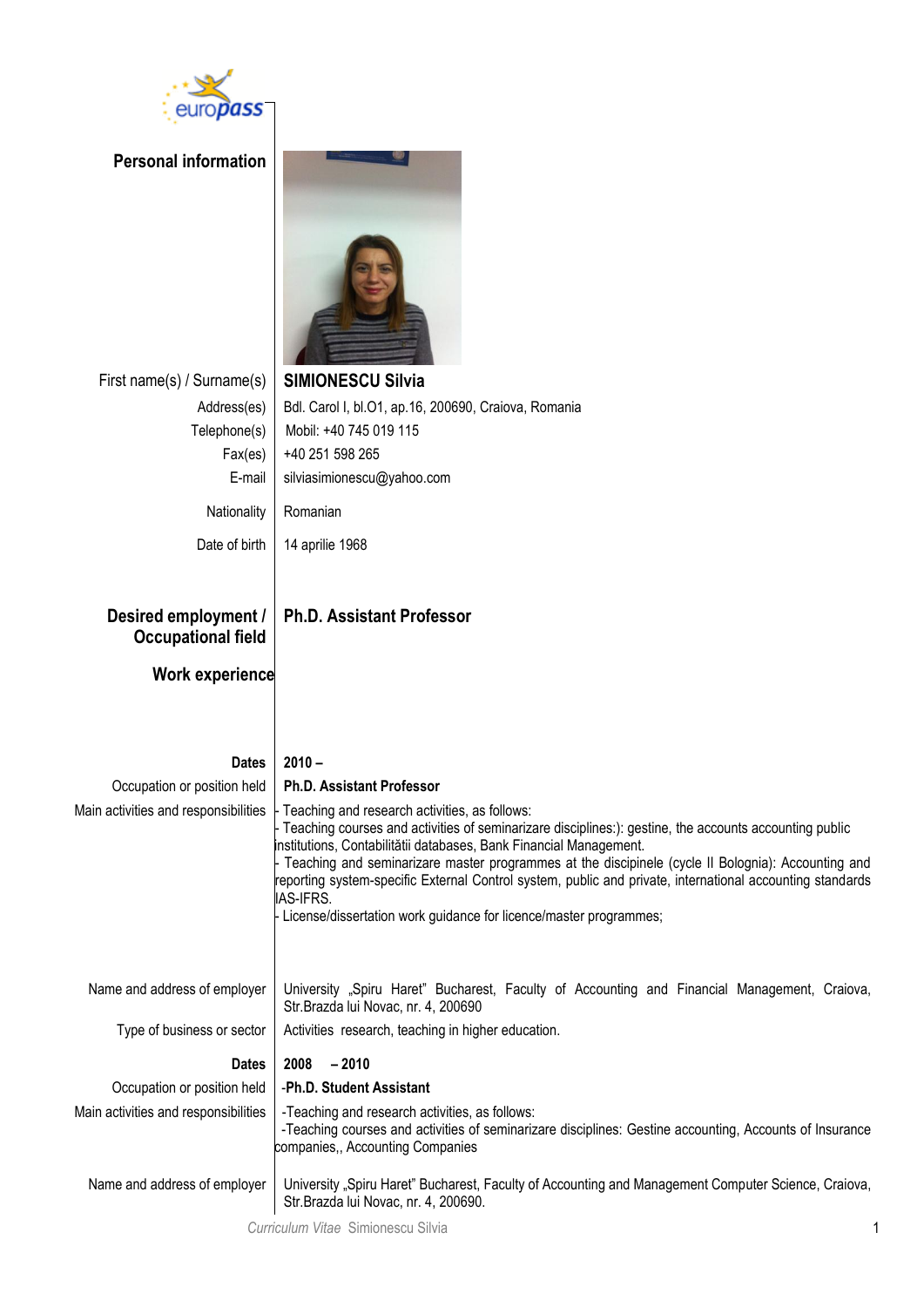| Type of business or sector                                       | Activities research, teaching and education                                                                   |  |
|------------------------------------------------------------------|---------------------------------------------------------------------------------------------------------------|--|
| <b>Dates</b>                                                     | 2006-2012                                                                                                     |  |
| Occupation or position held                                      | <b>Manager</b>                                                                                                |  |
| Main activities and responsibilities                             | Institution Management                                                                                        |  |
| Name and address of employer                                     | MECT Casa universitarilor, Craiova, Dolj, county                                                              |  |
| Type of business or sector                                       | Activities scientific, cultural, educational and economic                                                     |  |
| <b>Dates</b>                                                     | 2002-2006                                                                                                     |  |
| Occupation or position held                                      | Deputy Director                                                                                               |  |
|                                                                  |                                                                                                               |  |
| Main activities and responsibilities                             | Institution Management                                                                                        |  |
| Name and address of employer                                     | MECT Casa universitarilor, Craiova, Dolj, county<br>Activities scientific, cultural, educational and economic |  |
| Type of business or sector                                       |                                                                                                               |  |
|                                                                  |                                                                                                               |  |
|                                                                  |                                                                                                               |  |
| <b>Education and training</b>                                    |                                                                                                               |  |
|                                                                  |                                                                                                               |  |
| <b>Dates</b>                                                     | $2011 -$                                                                                                      |  |
| Qualification / diploma obtained                                 | PhD in Accounting, Diploma: H Series No. issued on the: 06 0000996. 06. 2011                                  |  |
| The main disciplines studied /<br>professional skills acquired   | The Accounting Specialization                                                                                 |  |
| Name and type of educational<br>institution / training provider  | The University of Craiova                                                                                     |  |
|                                                                  | Faculty of Economics and business administration                                                              |  |
| The level of the international<br>classification                 | <b>ISCED 8</b>                                                                                                |  |
|                                                                  |                                                                                                               |  |
| Perioada<br>Qualification / diploma obtained                     | 2004 - 2007                                                                                                   |  |
|                                                                  | Accountant Authorized/ Assessor licence no . 27151/2007/nr. 17593/2009:                                       |  |
| The main disciplines studied /<br>professional skills acquired   | The Accounting Specialization                                                                                 |  |
|                                                                  |                                                                                                               |  |
| Name and type of educational<br>institution / training provider  | CECCAR - Craiova branch                                                                                       |  |
|                                                                  |                                                                                                               |  |
| The level of the international<br>classification                 | <b>ISCED7</b>                                                                                                 |  |
|                                                                  |                                                                                                               |  |
| Perioada                                                         | 2004 - 2006                                                                                                   |  |
| Qualification / diploma obtained                                 | Graduate in economics, Diploma: Series F No. 0015695 issued: June 2006;                                       |  |
| The main disciplines studied /<br>professional skills acquired   | Financial Accounting and Auditing specialization                                                              |  |
| Name and type of educational<br>institution // training provider | The University of Craiova<br>Faculty of Economics and business administration                                 |  |
| The level of the international                                   | <b>ISCED7</b>                                                                                                 |  |
| classification                                                   |                                                                                                               |  |
| Perioada                                                         | $1995 - 1999$                                                                                                 |  |
| Qualification / diploma obtained                                 | Licensed-Economics, Diploma: Series T No. issued on the: 11 0004301. 02. 2003                                 |  |
| The main disciplines studied /<br>professional skills acquired   | Tourism and Hospitality Management specialization                                                             |  |
| Name and type of educational<br>institution / trening provider   | The University of Craiova<br>Faculty of Economics and business administration                                 |  |
|                                                                  | Curriculum Vitae Simionescu Silvia                                                                            |  |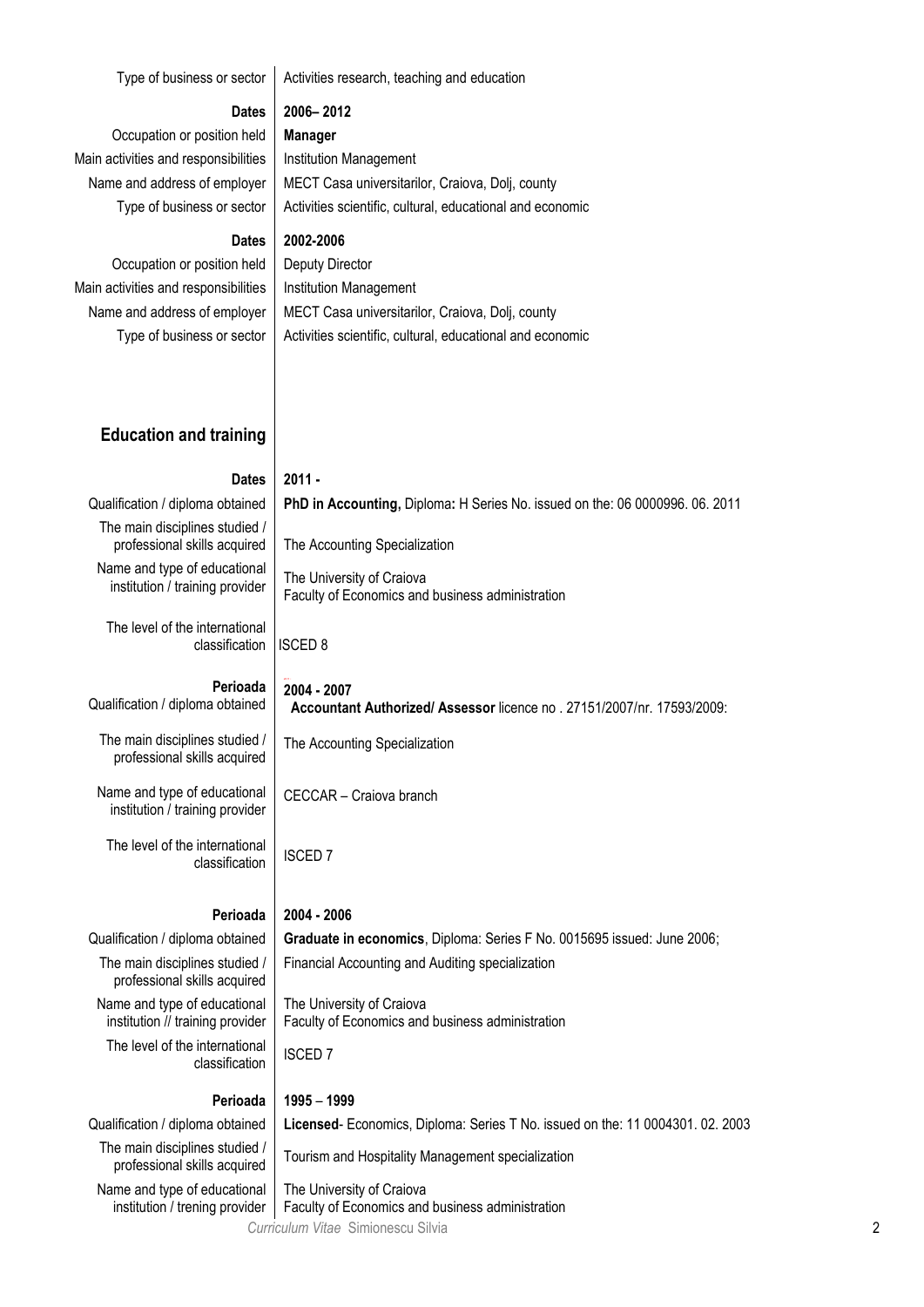| The level of international<br>classification | <b>ISCED 6</b>                                                                                                                                                                                                                                                                                                                                                                                                                                                                                                                                                                                                                                                                                                                                                                                                                                                                                                                                                                                                                                                                                                                                                                                                                                                                                                                                |                                                                                                                                                                                                                                                                                                                                                                                                                                                                                                             |  |                                    |  |                |  |                                      |
|----------------------------------------------|-----------------------------------------------------------------------------------------------------------------------------------------------------------------------------------------------------------------------------------------------------------------------------------------------------------------------------------------------------------------------------------------------------------------------------------------------------------------------------------------------------------------------------------------------------------------------------------------------------------------------------------------------------------------------------------------------------------------------------------------------------------------------------------------------------------------------------------------------------------------------------------------------------------------------------------------------------------------------------------------------------------------------------------------------------------------------------------------------------------------------------------------------------------------------------------------------------------------------------------------------------------------------------------------------------------------------------------------------|-------------------------------------------------------------------------------------------------------------------------------------------------------------------------------------------------------------------------------------------------------------------------------------------------------------------------------------------------------------------------------------------------------------------------------------------------------------------------------------------------------------|--|------------------------------------|--|----------------|--|--------------------------------------|
| <b>Skills and personal skills</b>            | Research and scientific activity (in the past 5 years):<br>4 books, published in Romanian publishers recognized CNCSIS, as author/co-author in the following<br>areas: accounting, management accounting, economics.<br>■10 scientific articles published in magazines, journals, Annals of universitatilor articles published in<br>following a process of review in magazines with international and national recognition, (Rating B + and B<br>Classification);<br>■ 8 participation in the National Conference with international participation;                                                                                                                                                                                                                                                                                                                                                                                                                                                                                                                                                                                                                                                                                                                                                                                          |                                                                                                                                                                                                                                                                                                                                                                                                                                                                                                             |  |                                    |  |                |  |                                      |
|                                              | Professional and academic services:<br><b>Member</b> of the European Centre for Management Studies in business administration)<br>http://www.cesmaa.eu/journals/jarf;<br>Reviewer for Journal of Applied Economic Sciences; ) http://www.asers.eu/journals/jarle;<br>" Specialized Committees membership and other structures at the level of the Faculty- Quality<br>Management Department<br>• Member National Society for education Spiru Haret, Scientist and Culture<br>- Leaving Certificate courses - chartered accountant-body of Accountants and certified accountants<br>Romania<br>" Leaving Certificate courses-appraiser-the body of Accountants and certified accountants Romania<br>■ Certificate of graduatio courses of Trainer, Institute for human resources development, the Ministry of<br>labor, family and equal rights [on opportunities and the Ministry of education, research and youth;<br>■ Graduation certificate courses-The management of the human resources, organized by the FDSC;<br>Institute for human resources development, the Ministry of labor, family and Egalitat ' of Opportunities<br>and the Ministry of education, research and Youth<br>■ Certificate of linguistic competence in English, from the University of Craiova, Faculty of history and<br>letters, Department of Languages-Saxo. |                                                                                                                                                                                                                                                                                                                                                                                                                                                                                                             |  |                                    |  |                |  |                                      |
| Native language (s)                          | Romanian                                                                                                                                                                                                                                                                                                                                                                                                                                                                                                                                                                                                                                                                                                                                                                                                                                                                                                                                                                                                                                                                                                                                                                                                                                                                                                                                      |                                                                                                                                                                                                                                                                                                                                                                                                                                                                                                             |  |                                    |  |                |  |                                      |
| Foreign language (s) (s) known               |                                                                                                                                                                                                                                                                                                                                                                                                                                                                                                                                                                                                                                                                                                                                                                                                                                                                                                                                                                                                                                                                                                                                                                                                                                                                                                                                               |                                                                                                                                                                                                                                                                                                                                                                                                                                                                                                             |  |                                    |  |                |  |                                      |
| (e)                                          |                                                                                                                                                                                                                                                                                                                                                                                                                                                                                                                                                                                                                                                                                                                                                                                                                                                                                                                                                                                                                                                                                                                                                                                                                                                                                                                                               |                                                                                                                                                                                                                                                                                                                                                                                                                                                                                                             |  |                                    |  |                |  |                                      |
| Self-assessment                              |                                                                                                                                                                                                                                                                                                                                                                                                                                                                                                                                                                                                                                                                                                                                                                                                                                                                                                                                                                                                                                                                                                                                                                                                                                                                                                                                               | Understanding                                                                                                                                                                                                                                                                                                                                                                                                                                                                                               |  | Speech                             |  |                |  | Writing                              |
| European level (*)                           | Listening                                                                                                                                                                                                                                                                                                                                                                                                                                                                                                                                                                                                                                                                                                                                                                                                                                                                                                                                                                                                                                                                                                                                                                                                                                                                                                                                     | Read                                                                                                                                                                                                                                                                                                                                                                                                                                                                                                        |  | Participate in the<br>conversation |  | Oral discourse |  | Written expression                   |
| <b>English</b>                               |                                                                                                                                                                                                                                                                                                                                                                                                                                                                                                                                                                                                                                                                                                                                                                                                                                                                                                                                                                                                                                                                                                                                                                                                                                                                                                                                               | A1 Experienced user A1 Experienced user A1 Experienced user B1 Experienced user B1 Experienced user                                                                                                                                                                                                                                                                                                                                                                                                         |  |                                    |  |                |  |                                      |
| <b>French</b>                                |                                                                                                                                                                                                                                                                                                                                                                                                                                                                                                                                                                                                                                                                                                                                                                                                                                                                                                                                                                                                                                                                                                                                                                                                                                                                                                                                               | B1 Experienced user B1 Experienced user B1 Experienced user B1                                                                                                                                                                                                                                                                                                                                                                                                                                              |  |                                    |  |                |  | Experienced user B1 Experienced user |
| Skills and social skills                     | (*) Nivelul Cadrului European Comun de Referință Pentru Limbi Străine<br>success in research activities.<br>university education.<br>٠<br>bodies which I subordinate.                                                                                                                                                                                                                                                                                                                                                                                                                                                                                                                                                                                                                                                                                                                                                                                                                                                                                                                                                                                                                                                                                                                                                                         | Have team spirit, we experience the team work as a result of involvement with responsibility and<br>psycho-pedagogical Skills and communication, teamwork, both institution-wide, as well as in the<br>dialogue with the other institutions with jurisdiction in matters of financial-economic and in<br>We have successful business executive director at a public institution, which is subordinated to<br>EDUCATION for a period of 6 years,, time I desfasurat a positive and appreciated by the higher |  |                                    |  |                |  |                                      |
| Field of competence                          |                                                                                                                                                                                                                                                                                                                                                                                                                                                                                                                                                                                                                                                                                                                                                                                                                                                                                                                                                                                                                                                                                                                                                                                                                                                                                                                                               | Accounting and financial management, accounting, public instiuttiilor, contabilitătii Bank Financial<br>Management Accounting and reporting system-specific external audience in the public and private<br>system, international accounting standards IAS - IFRS;                                                                                                                                                                                                                                           |  |                                    |  |                |  |                                      |
| Organizational skills and<br>competences     | As a member of the Faculty of Accounting and Financial Management, along with other members, we<br>organized, coordinated and directed the work of education and scientific research in College.<br>As a member of Quality Management Departmentassurance-Faculty of Financial Management<br>Accountant, Craiova, I have provided and coordinated the implementation of the procedurior and the<br>caliatății methodology in the work of teaching and scientific research in College.                                                                                                                                                                                                                                                                                                                                                                                                                                                                                                                                                                                                                                                                                                                                                                                                                                                         |                                                                                                                                                                                                                                                                                                                                                                                                                                                                                                             |  |                                    |  |                |  |                                      |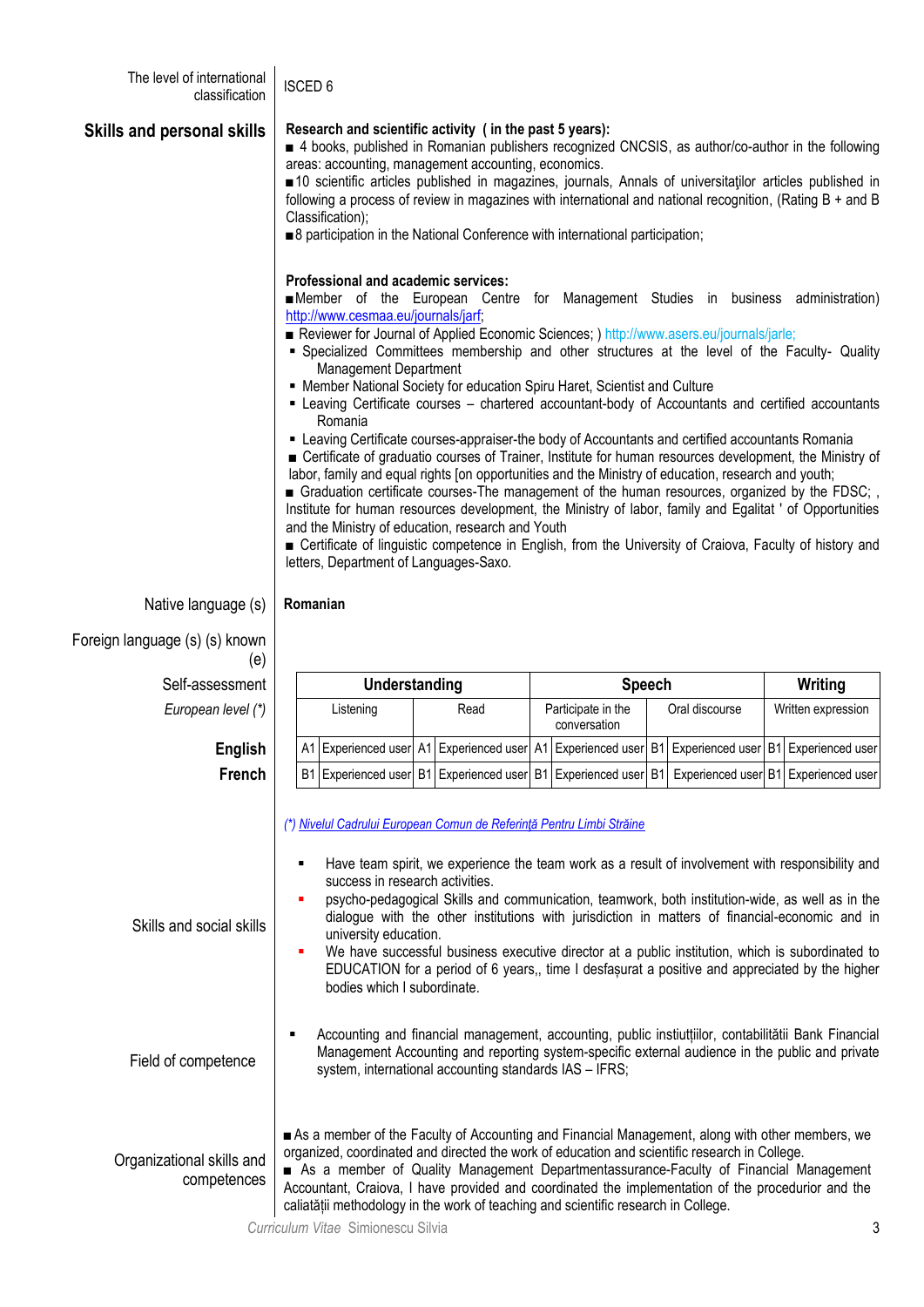Skills and computer usage skills Operating system Windows XP, MS Office (Word, Excel, Publisher, Power Point), the development and use of e-learning platform Blackboard Academic Suite for evaluation and training.

Other skills and competences **Chartered Accountant-member body of Accountants and Accountants in Romania** Assessor – member of the National Association of Assessors in Romania (ANEVAR)

 $(E)$  permit management  $\vert$  - Category B

**Additional information** References

### **Matei Viorel**

Associate Professor Ph.d. Spiru Haret University telephone +40 740.705.632 e-mail: viomdean@yahoo.com

#### **Iacob Constanța**

Professor.Ph.d. University of Craiova telephone +40 744.780.708 e-mail: iacobdoina@yahoo.com

**Annexes** List of publications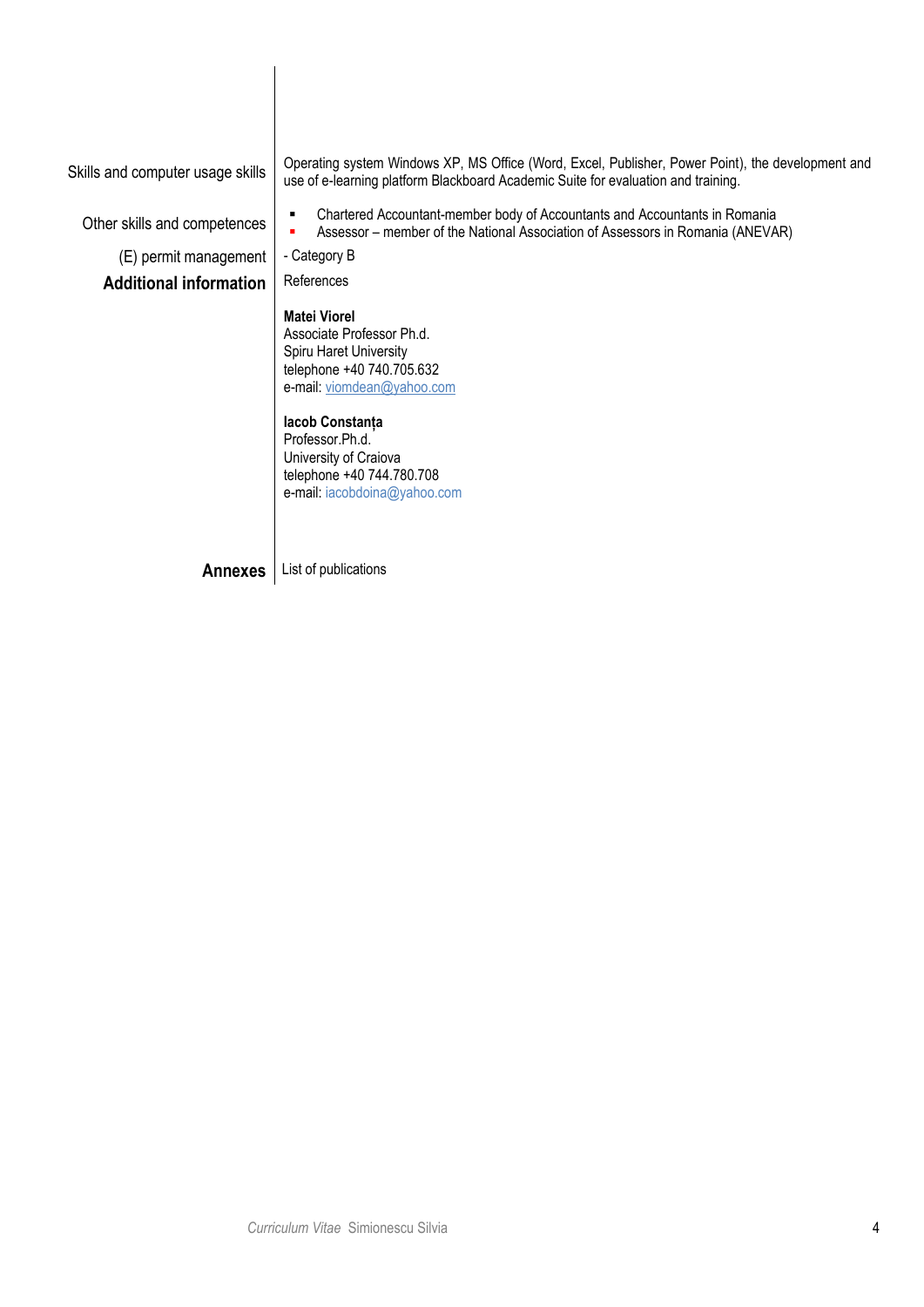#### **LIST OF PUBLICATIONS**

## a) Doctoral thesis

| <b>No</b><br><b>crt</b> | <b>Title</b>                                                                                                          | The<br><b>Publishing</b><br><b>House</b> | The<br>Year | City    | Author            | <b>ISBN</b> | No.<br>pag. |
|-------------------------|-----------------------------------------------------------------------------------------------------------------------|------------------------------------------|-------------|---------|-------------------|-------------|-------------|
|                         | <b>CONTABILITATEA</b><br>CHELTUIELILOR ȘI<br><b>VENITURILOR</b><br><b>ÎNTREPRINDERILOR</b><br><b>MICI ȘI MIJLOCII</b> |                                          | 2011        | Craiova | Simionescu Silvia |             | 430         |

# b) Specialist books and manuals published in international publishing and publishers recognized CNCSIS

| No             | Title                      | The           | The  | City    | Author            | <b>ISBN</b>       | No.  |
|----------------|----------------------------|---------------|------|---------|-------------------|-------------------|------|
| crt.           |                            | Publishing    | Year |         |                   |                   | pag. |
|                |                            | House         |      |         |                   |                   |      |
| $\mathbf{1}$ . | Economia comertului        | Editura       | 2010 | Craiova | Simionescu Silvia | 978-606-510-815-8 |      |
|                |                            | Universitaria |      |         |                   |                   |      |
| 2.             | Contabilitate de gestiune  | Editura       | 2010 | Craiova | Simionescu Silvia | 978-606-510-726-7 | 210  |
|                |                            | Universitaria |      |         |                   |                   |      |
| 3.             | Management contabil-       | Editura       | 2011 | Craiova | Simionescu Silvia | 978-606-11-1451-1 | 313  |
|                | procese financiare         | Universitaria |      |         |                   |                   |      |
|                | specifice intreprinderilor |               |      |         |                   |                   |      |
|                | mijlocii -<br>mici si      |               |      |         |                   |                   |      |
| 4.             | Ghid practic-Misiune de    | Editura       | 2011 | Craiova | Simionescu Silvia | 978-606-11-0912-8 | 256  |
|                | audit intern-Editia a II a | Sitech        |      |         | Ghita Emil        |                   |      |
|                | revizuita                  |               |      |         |                   |                   |      |

b) Articles / studies published in a peer-review process, as follows:

|                  | a. Articles in journals indexed in international databases                                      |                                                                                                                                |                   |             |                                                                       |  |  |  |  |
|------------------|-------------------------------------------------------------------------------------------------|--------------------------------------------------------------------------------------------------------------------------------|-------------------|-------------|-----------------------------------------------------------------------|--|--|--|--|
| Nr.<br>crt.      | Titlul                                                                                          | Publicat în                                                                                                                    | Autori            | <b>ISSN</b> | Baza de date în care<br>este indexată                                 |  |  |  |  |
| $\overline{1}$ . | Incomes from Own<br>Purposes and<br>Capitalized production                                      | Annals of the University of<br>Craiova - Economic Science<br>Series, CNCSIS, B, 2011                                           | Simionescu Silvia | 1223-365X   | Revistă internațională<br>indexată în BDN<br>2011, vol 39, CNCCSIS, B |  |  |  |  |
| 2.               | Necessity and reality<br>between information<br>transparency in<br>performance SMEs to<br>track | Annals of the University of<br>Petrosani: Economics, 9(4),<br>2010.<br>http://www.upet.ro/anale/econ<br>omie/pdf/20100412.pdf  | Simionescu Silvia |             | CNCSIS, Clasificare B+                                                |  |  |  |  |
| $\overline{3}$ . | Accounting of incomes<br>related to cost of<br>production in progress                           | Anuarul Institutului de<br>Cercetări Socio-Umane «C.<br>S. Nicolăescu-Plopsor, 2011                                            | Simionescu Silvia | 1841-0898   | CNCSIS, B, 430, Revista<br>tip BDN, 2011, nr.<br>12/2011              |  |  |  |  |
| $\overline{4}$ . | Conceptul de cheltuieli și<br>venituri și rolul lor în<br>determinarea<br>performantei          | Revista Provocari Contabile.<br>Articole, studii și cercetari vol<br>1.- Craiova-Universitaria,<br>2010;                       | Simionescu Silvia |             | CNCSIS, B, 430, Revista<br>tip BDN, 2011, nr.<br>12/2011              |  |  |  |  |
| 5.               | Change Management in<br>an Uncertain<br>Environment",<br>International Conference               | <b>Competitiveness and Stability</b><br>Knowledge-Based<br>in the<br>Economy", Craiova, România,<br>, 30-31 mai 2008, Craiova, | Simionescu Silvia |             | CNCSIS, B, 430, Revista tip<br>BDN, 2011, nr. 12/2008                 |  |  |  |  |

Ph.D. Assiastante Professor Simionescu Silvia 1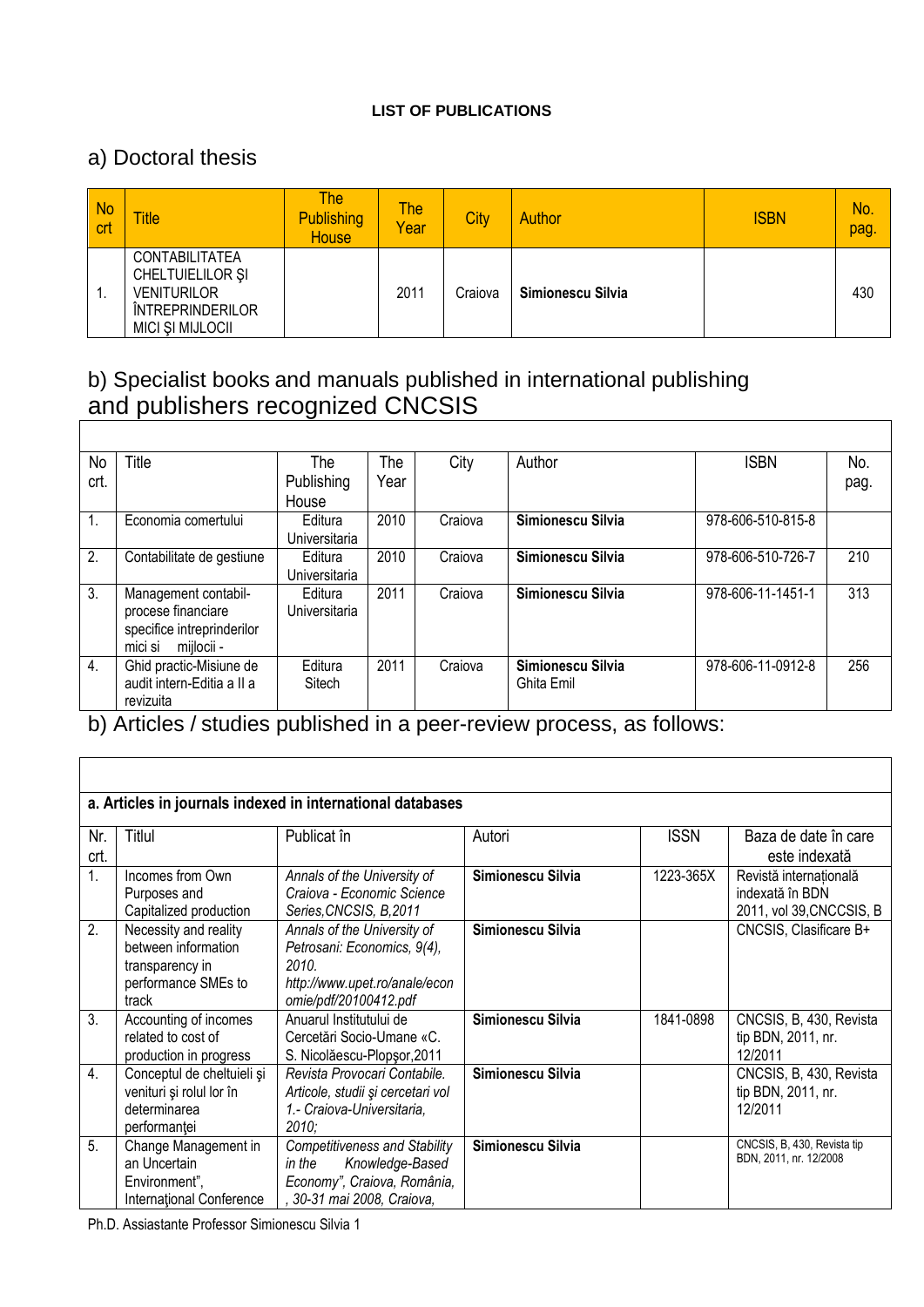|                   |                                                                                                | România;<br>http://feaa.ucv.ro/annals/v5_2<br>008/0036v5-007.pdf                                                                                                                                                                                                             |                   |           |                                                                   |
|-------------------|------------------------------------------------------------------------------------------------|------------------------------------------------------------------------------------------------------------------------------------------------------------------------------------------------------------------------------------------------------------------------------|-------------------|-----------|-------------------------------------------------------------------|
| 6.                | National accountancy<br>and the manifestation of<br>black economy in<br>Romania                | International Conference<br>"Competitiveness and<br>Stability in the<br>Knowledge-Based Economy<br>Craiova, România, , 30-31<br>mai 2008, Craiova, România;<br>http://feaa.ucv.ro/annals/v4_2<br>008/0036v4-005.pdf                                                          | Simionescu Silvia |           | Revistă internațională<br>indexată în BDI, 2008                   |
| 7.                | Operating the integrated<br>system of the economical<br>and environmental<br>system            | International Symposium<br>"Prospects for the 3 rd<br>Millennium Agriculture",<br>Universitatea de Stiinte<br>Agricole și Medicină<br>Veterinară, Cluj Napoca, 2-4<br>Octombrie, 2008;<br>http://journals.usamvcj.ro/agri<br>culture/article/viewFile/1167/1<br>1481843-5386 | Simionescu Silvia | 1843-5386 | CNCSIS, B, 430, Revista tip<br>BDN, 2011, nr. 12/2008             |
| 8.                | SME sector - the subject<br>of specific scientific<br>research                                 | Conferința Internațională<br>"Societatea cunoașterii în<br>spațiul Europei unite",<br>Timişoara 29-30 Mai 2009;<br>http://fse.tibiscus.ro/anale/Luc<br>rari2009/010.%20Simionescu.<br>pdf                                                                                    | Simionescu Silvia |           | CNCSIS, B, 430, Revista<br>tip BDN, 2011, nr.<br>12/2008          |
| 9                 | Constituirea veniturilor și<br>cheltuielilor în cadrul<br>activităților hoteliere              | Anuarul Institutului de<br>Cercetări Socio-Umane «C. S.<br>Nicolăescu-Plopşor, 2012                                                                                                                                                                                          | Simionescu Silvia |           | CNCSIS, B, 430, Revista tip<br>BDN, 2012, nr. 12/2012             |
| 1<br>$\mathbf{0}$ | SREVIEW ON ACCOUTING<br>OF REVENUE RELATED TO<br><b>NET</b><br>TURNOVER OF THE SMMEs           | Journal of Applied Economic<br>Sciences, vol 7, ISSUE3 (21)<br>2012 pg 291-302                                                                                                                                                                                               |                   |           | Clasificare B+<br>SCOPUS, CEEOL, EBSCO,<br>IndexCopernicus, RePEc |
|                   | b. Articles indexed in the international databases<br>c Articles in journals recognized CNCSIS |                                                                                                                                                                                                                                                                              |                   |           |                                                                   |
| 11.               | Change Management in<br>an Uncertain<br>Environment",<br>International Conference              | <b>Competitiveness and Stability</b><br>Knowledge-Based<br>in the<br>Economy", Craiova, România,<br>, 30-31 mai 2008, Craiova,<br>România;<br>http://feaa.ucv.ro/annals/v5_2<br>008/0036v5-007.pdf                                                                           | Simionescu Silvia |           | <b>Clasificare B</b>                                              |
| 12.               | National accountancy<br>and the manifestation of<br>black economy in<br>Romania",              | International Conference<br>"Competitiveness and<br>Stability in the<br>Knowledge-Based Economy",<br>Craiova, România, , 30-31<br>mai 2008, Craiova, România;<br>http://feaa.ucv.ro/annals/v4_2<br>008/0036v4-005.pdf                                                        | Simionescu Silvia |           | <b>Clasificare B</b>                                              |
| 13.               | Operating the integrated<br>system of the economical<br>and environmental<br>system",          | International Symposium<br>"Prospects for the 3 rd<br>Millennium Agriculture",<br>Universitatea de Stiinte<br>Agricole și Medicină<br>Veterinară, Cluj Napoca, 2-4<br>Octombrie, 2008;<br>http://journals.usamvcj.ro/agri<br>culture/article/viewFile/1167/1                 | Simionescu Silvia |           | <b>Clasificare B</b>                                              |